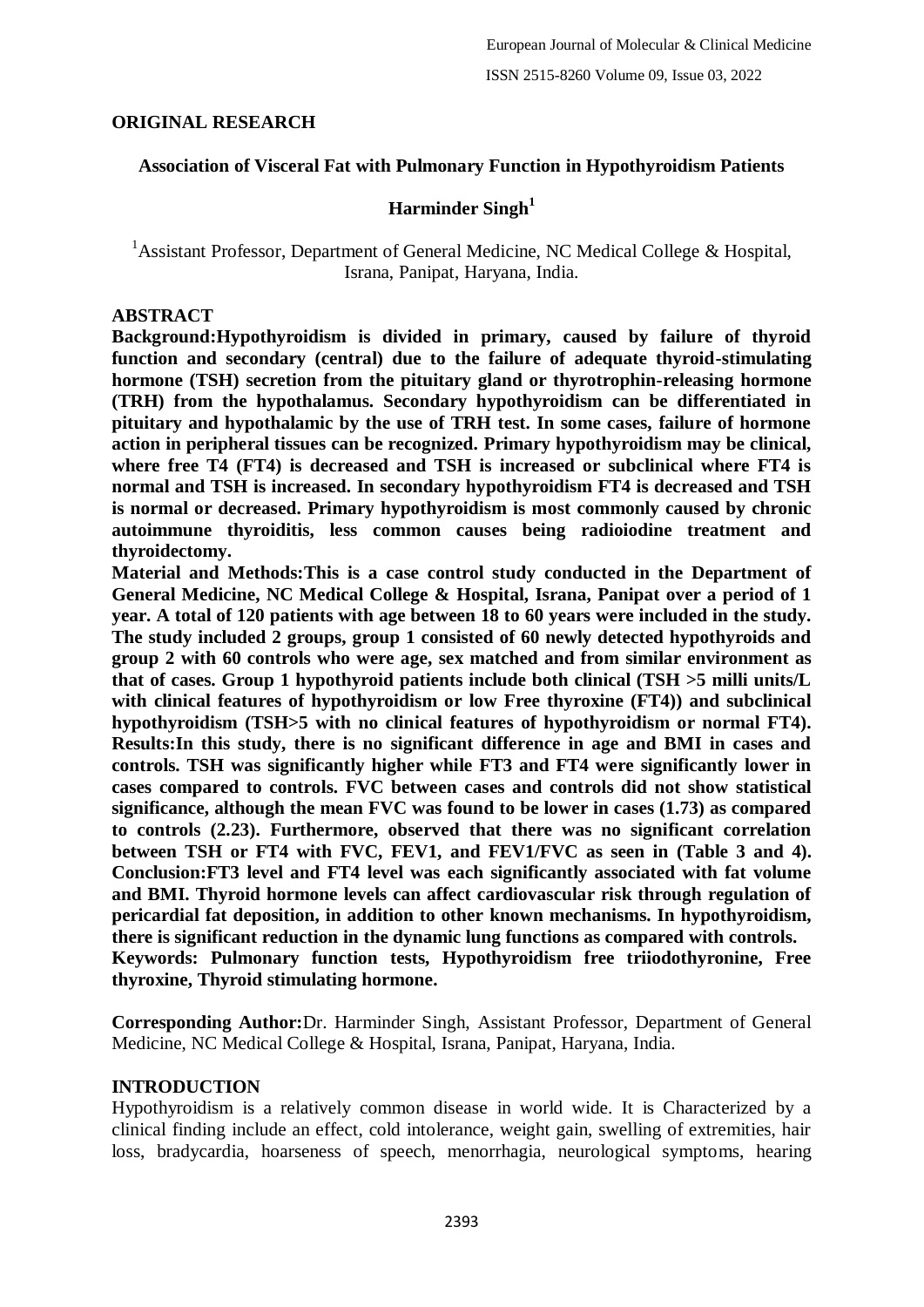disorders, dry skin and fatigue. The prevalence of hypothyroidism in the developed world is about 4-5%.<sup>[1]</sup>

In India, hypothyroidism was usually categorized under the cluster of iodine deficient disorders (IDDs), which were represented in terms of total goiter rates and urinary iodine concentrations, typically assessed in school aged children in 1983 India adopted the universal salt iodization program, there has been a decreased in goiter prevalence in several countries, which were previously endemic. The prevalence of hypothyroidism was high, affecting approximately one in 10 adults in the study population. <sup>[2]</sup> Female gender and older age were found to have significant association with hypothyroidism. Metabolic abnormalities associated with hypothyroidism include anemia. The prevalence of anemia and hematological abnormalities in patients with hypothyroidism has been shown to be 20-60%. Thyroid dysfunction is usually associated with body weight and subclinical hypothyroidism is more frequently associated with weight gain.<sup>[3]</sup>

Studies focused mainly on investigating whether an increase of body weight might be related to an underlying thyroid disturbance. An elevated serum concentration of TSH, suggesting subclinical hypothyroidism, was frequently reported in human obesity. Several investigations, mostly represented by cross-sectional population studies, demonstrated a positive correlation between serum levels of thyroid stimulating hormone (TSH) and body mass index (BMI).<sup>[4]</sup> Thyroid hormones are potent modulators of adaptive thermo genesis. Overt hypothyroidism leads to increased body weight by increasing mucin deposits and by salt and water retention. Extreme obesity also leads to increased TSH due to hypothalamic-pituitary thyroid axis abnormality. Leptin produced by adipocytes directly stimulates Thyrotrophin-releasing hormone (TRH) neurons in the paraventricular nucleus, thus increasing TSH.<sup>[5]</sup>

Increased body weight has been associated with deterioration of pulmonary functions. Weight and BMI as measures of overall adiposity are used as predictors of pulmonary function in many epidemiologic studies. While these measures are widely accepted as determinants of pulmonary function, high visceral fat may influence pulmonary function through a mechanism that is distinct from that of overall adiposity.  $[6]$  Visceral fat is implicated in the pathogenesis of the metabolic syndrome (MS). Visceral and subcutaneous fat (SF) expresses thyroid hormone receptors as well as TSH receptors that may also directly influence various functions of adipose cells.<sup>[7]</sup> However; it is not known whether the type of fat could be implicated in the associations of thyroid function parameters with deterioration of pulmonary function and anaemia.

# **MATERIALS & METHODS**

This is a case control study conducted in the Department of General Medicine, NC Medical College & Hospital, Israna, Panipat over a period of 1 year. A total of 120 patients with age between 18 to 60 years were included in the study. The study included 2 groups, group 1 consisted of 60 newly detected hypothyroids and group 2 with 60 controls who were age, sex matched and from similar environment as that of cases. Group 1 hypothyroid patients include both clinical (TSH >5 milli units/L with clinical features of hypothyroidism or low Free thyroxine (FT4)) and subclinical hypothyroidism (TSH>5 with no clinical features of hypothyroidism or normal FT4).

Patients already on thyroxine therapy, BMI>23 kg/m2, history of smoking, anemia, respiratory, cardiac patients and pregnant women were excluded from the study. All patients underwent a detailed clinical examination and routine investigations such as thyroid function test (TSH, FT3 FT4), chest x ray and spirometry were also done. Spirometry was done by vitalograph, software that is installed in a computer in the department of General Medicine.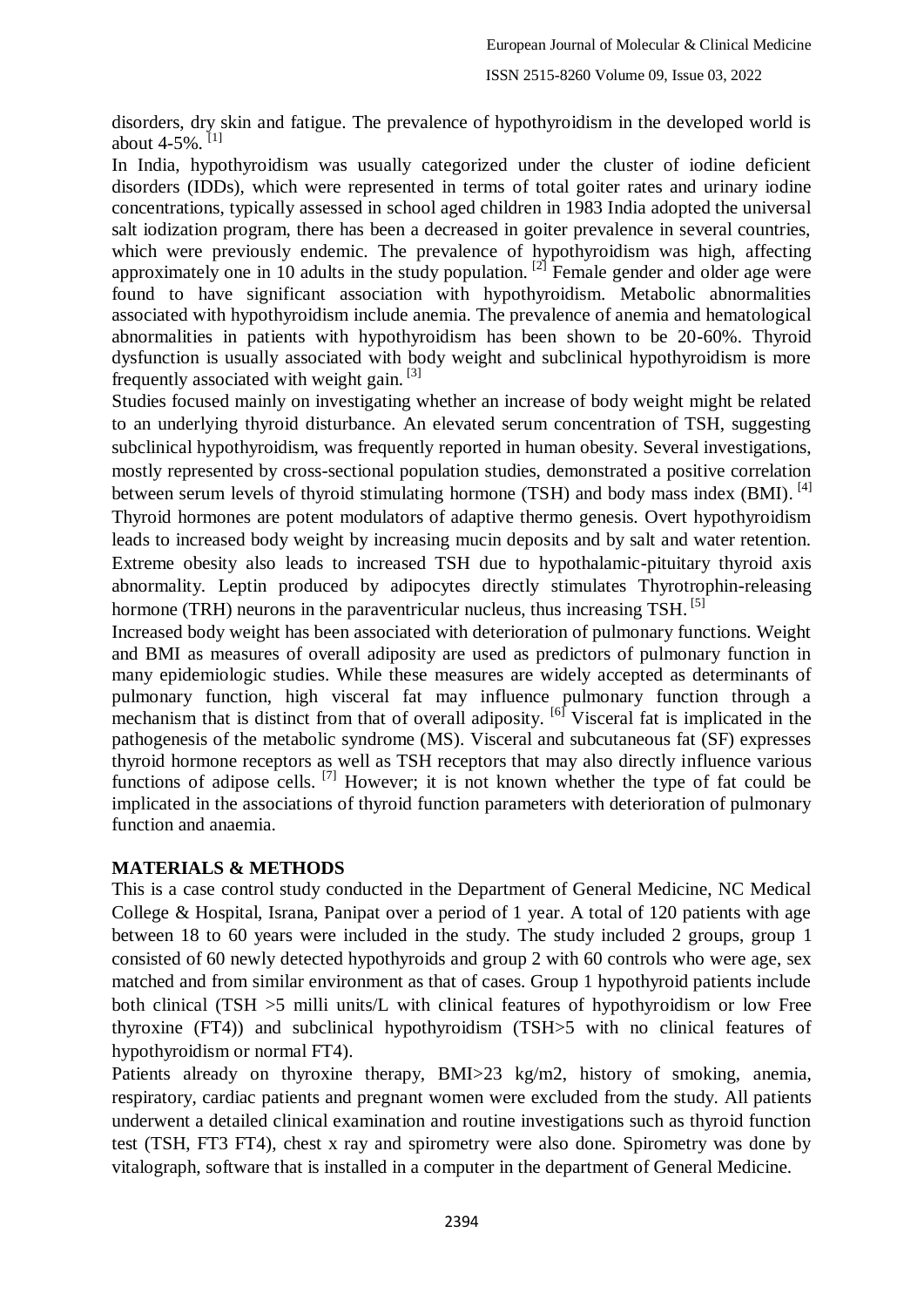All patients were asked to rest for 10 to 15 mins in a private quiet room, and they were briefed about the technique. Pulmonary function tests (PFT) is carried out in a quiet room in sitting position with a nose clip. An average of 3 readings was taken. Spiro metric parameters recorded for analysis are: Forced vital capacity (FVC), Forced expiratory volume in 1st second (FEV1), FEV1/FVC, Peak expiratory flow rate (PEFR), Forced expiratory flow 25%- 75% (FEF25%-75%).

# **Inclusion criteria**

- Age 18-60 years
- Newly detected hypothyroidism both clinical (TSH > 5milliunits/L with clinical features of hypothyroidism or low FT4) and Subclinical hypothyroidism (TSH>5 with no clinical features of hypothyroidism or normal FT4)

## **Exclusion criteria**

- Patients already on thyroxin treatment
- BMI  $>23$ kg/m2
- H/o smoking, respiratory illness
- Pregnancy
- Anemia
- Cardiac illness

## **Statistical methods**

Data was tabulated in Microsoft Office Excel and statistical analysis was done by using SPSS for windows (version 20.0). The thyroid function test parameters were analysed by paired t test and Pearson's correlation analysis was used to analyze the relationships between TSH, FT4 with respiratory parameters, p-value less than 0.05 was considered statistically significant. r value ranges from  $-1$  to  $+1$  using linear correlation analysis.

### **RESULTS**

In [Table 1], demonstrates no significant difference in age and BMI in cases and controls. TSH was significantly higher while FT3 and FT4 were significantly lower in cases compared to controls.

| <b>Variable</b> | <b>CasesMean</b> ±SD | <b>ControlsMean</b> ±SD | <b>Pyalue</b> |
|-----------------|----------------------|-------------------------|---------------|
| Age             | $43.85 + 9.74$       | $42.43 \pm 9.28$        | 0.632         |
| <b>BMI</b>      | $23.35 \pm 2.32$     | $22.64 \pm 2.64$        | 0.42          |
| FT3             | $0.91 \pm 0.29$      | $2.83 \pm 0.43$         | < 0.0001      |
| FT4             | $0.63 \pm 0.18$      | $1.29 \pm 0.37$         | < 0.0001      |
| <b>TSH</b>      | $9.34 \pm 1.65$      | $3.39 \pm 0.79$         | < 0.0001      |
| Total body fat  | $10.32 \pm 3.53$     | $6.37 \pm 1.32$         | < 0.0001      |
| Visceral fat    | $18.33 \pm 3.37$     | $19.32 \pm 2.51$        | 0.532         |

|  |  | Table 1: Baseline characteristics of cases and controls |  |  |  |
|--|--|---------------------------------------------------------|--|--|--|
|--|--|---------------------------------------------------------|--|--|--|

### **Table 2: Pulmonary function tests parameters.**

| <b>Variable</b>  | $\text{CasesMean}\text{+SD}$ | ControlsMean+SD | <b>P</b> value |
|------------------|------------------------------|-----------------|----------------|
| FVC(L)           | $1.73 \pm 0.63$              | $2.23 \pm 0.56$ | 0.231          |
| FEV <sub>1</sub> | $1.21 \pm 0.13$              | $1.98 \pm 0.10$ | 0.000          |
| EFV1/FVC         | $69.49 \pm 9.73$             | $79.37+9.36$    | 0.000          |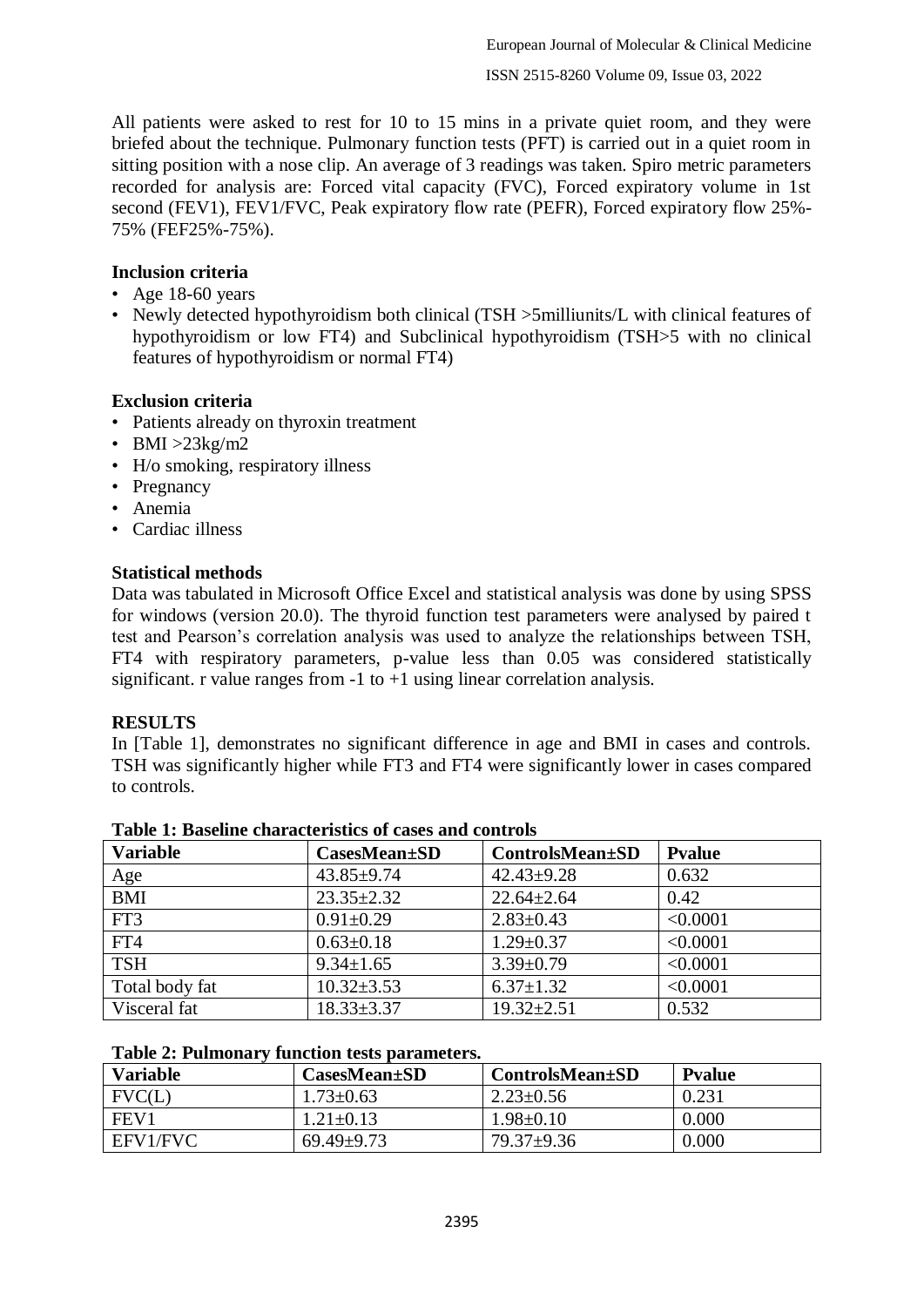In [Table 2], FVC between cases and controls did not show statistical significance, although the mean FVC was found to be lower in cases (1.73) as compared to controls (2.23).

|                         |                                    | FEV1                     | <b>FVC</b>    | <b>FEV1/FVC</b> |
|-------------------------|------------------------------------|--------------------------|---------------|-----------------|
| FT4                     |                                    | $-0.1$                   | $-0.29$       | $-0.01$         |
|                         |                                    | $\Omega$<br>$v.\Delta J$ | 0.09          | 0.93            |
| $\sim$<br>$\sim$ $\sim$ | $\sim$ $\sim$ $\sim$ $\sim$ $\sim$ | .                        | $\cdots$<br>. |                 |

**Table 3: Correlation of FT4 with lung function parameters**

 $r =$  Correlation coefficient,  $p < 0.05$  considered statistically significant

| Table 4. Correlation of TSH with lung function parameters. |         |  |      |            |                 |
|------------------------------------------------------------|---------|--|------|------------|-----------------|
|                                                            |         |  | FEV1 | <b>FVC</b> | <b>FEV1/FVC</b> |
| <b>TSH</b>                                                 | Cases   |  | 0.13 | 0.29       | $-0.17$         |
|                                                            |         |  | 0.49 | 0.19       | 0.42            |
|                                                            | Control |  | 0.12 | 0.12       | $-0.09$         |
|                                                            |         |  |      | $0.51\,$   | 0.73            |

**Table 4: Correlation of TSH with lung function parameters.**

 $r =$ Correlation coefficient, p<0.05 considered statistically significant

Furthermore, observed that there was no significant correlation between TSH or FT4 with FVC, FEV1, and FEV1/FVC as seen in [Table 3 and 4].

# **DISCUSSION**

In this study in subjects, lower levels of FT3 and FT4 were significantly associated with increased visceral fat deposition, independent of age. Moreover, FT3 and FT4 level was inversely correlated with BMI.

Thyroid hormones regulate the basal metabolic rate of all cells, thereby modulating all metabolic process in the body. Changes in thyroid status can alter metabolic processes and lead to metabolic syndrome, comprising abdominal obesity, dyslipidemia, hypertension, and glucose intolerance. Thus, efforts have been made to demonstrate the association between thyroid status and metabolic syndrome. Metabolic syndrome is cluster of several cardiovascular risk factors; thus, it is an important problem because it poses a serious risk of cardiovascular diseases [8].

The association of thyroid disease with atherosclerotic cardiovascular disease may in part be explained by thyroid hormones regulation of lipid metabolism and its influence on systemic vascular resistance, diastolic and systolic function, and blood pressure. [9] However, the impact of various degrees of thyroid dysfunction on these factors continues to be debated.

The association of cardiovascular diseases with overt hypothyroidism is undoubted, but there is controversy as to whether a similar association exists with subclinical hypothyroidism. However, many recent studies have shown that subclinical hypothyroidism was also associated with an increased risk of coronary heart disease, and low FT4 levels in subjects were a risk factor for carotid atherosclerosis [10]. Previous study reported that increased visceral fat volume was an independent risk factor for coronary artery disease (CAD), possibly because it aggravated vessel wall inflammation [11]. On the basis of these findings, can postulate that a low level of FT3 or FT4 play a role in pericardial fat deposition and aggravates vessel wall inflammation and atherosclerosis. In this study result is also consistent with previous reports addressing the concept that low FT3 levels were associated with the presence and severity of CAD in the subjects [12].

Interestingly, in this study, FT3 and FT4 levels were inversely correlated with BMI or waist circumference, which are common parameters for obesity. Overt hypothyroidism is associated with weight gain and adiposity, with weight gain commonly occurring after treatment of Graves' disease. Indeed, a great deal of research has been conducted to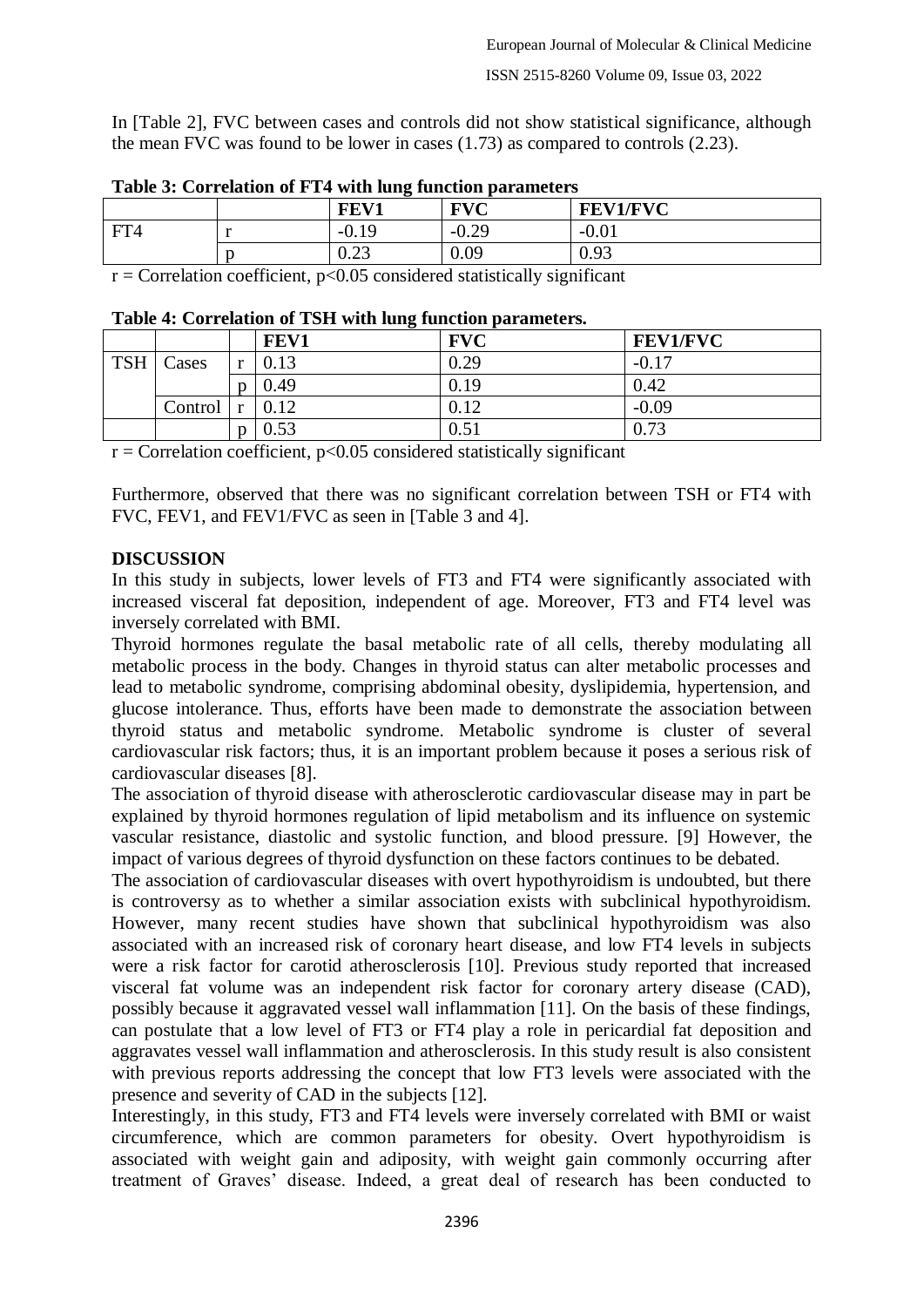elucidate the association between thyroid function and BMI. However, data conflict with regard to whether mild hypothyroidism, subclinical hypothyroidism, or both are associated with obesity [13]. Although the studies showing positive relationships mostly involved morbidly obese subjects [14]. In this study a significant relationship between thyroid function and visceral fat accumulation in no obese, thyroid persons, in spite of a relatively small sample.

In this study, significant association between thyroid hormone levels and abdominal visceral fat, which is also considered a metabolic organ. The design of present study was crosssectional, and hence, cannot explain exactly why thyroid hormone levels were associated with visceral fat volume area. However, FT4 level was inversely correlated with abdominal visceral fat area. Therefore, abdominal visceral fat area could have an association with thyroid hormone similar to that of pericardial fat volume. One of the main reasons for more significant results with pericardial fat is that able to measure pericardial fat volume more exactly than abdominal visceral fat volume.

In this study no association between serum TSH level and body fat distribution. This result suggests that FT3 or FT4, rather than TSH, plays a more sensitive role in controlling metabolic parameters. This is in accordance with the reports that FT4, but not TSH, was related to plasma Low-density lipoprotein cholesterol (LDL-C), High-density lipoprotein (HDL) and Homeostatic model assessment insulin resistance (HOMA-IR) [15].

The limitations of the study are small sample size and cross-sectional design. Cannot determine whether this association is a cause-and-effect relation- ship. Further longitudinal studies are needed to solve this problem. In addition, measured thyroid hormone levels only once. All the participants in this study were visiting our hospital for routine health screening and had no acute health problems. Therefore, even though transient thyroid hormonal change cannot be completely ruled out, there were likely very few cases of persistent thyroid dysfunction.

# **CONCLUSION**

FT3 level and FT4 level was each significantly associated with fat volume and BMI. Thyroid hormone levels can affect cardiovascular risk through regulation of pericardial fat deposition, in addition to other known mechanisms. In hypothyroidism, there is significant reduction in the dynamic lung functions as compared with controls.

# **REFERENCES**

- 1. Delitala AP, Fanciulli G, Pes GM, Maioli M, Delitala G. Thyroid Hormones, Metabolic Syndrome and Its Components. Endocr Metab Immune Disord Drug Targets. 2017; 17(1):56–62.
- 2. Johann K, Cremer AL, Fischer AW, Heine M, Pensado ER, Resch J, et al. Thyroid-Hormone-Induced Browning of hite Adipose Tissue Does Not Contribute to Thermogenesis and Glucose Consumption. Cell Rep. 2019 Jun; 27(11):3385–3400.e3.
- 3. Senese R, Cioffi F, De Matteis R, Petito G, de Lange P, Silvestri E, et al. 3,5 Diiodo-l-Thyro- nine  $(T_2)$  Promotes the Browning of White Adipose Tissue in High-Fat Diet-Induced Overweight Male Rats Housed at Thermo- neutrality. Cells. 2019 18; 8(3):256.
- 4. Finan B, Clemmensen C, Zhu Z, Stemmer K, Gauthier K, Müller L, et al. Chemical Hybrid- ization of Glucagon and Thyroid Hormone Optimizes Therapeutic Impact for Metabolic Disease. Cell. 2016 Oct; 167(3):843–857.e14.
- 5. Beaudry JL, Kaur KD, Varin EM, Baggio LL, Cao X, Mulvihill EE, et al. The brown adipose tissue glucagon receptor is functional but not essential for control of energy homeostasis in mice. Mol Metab. 2019 Apr; 22:37–48.